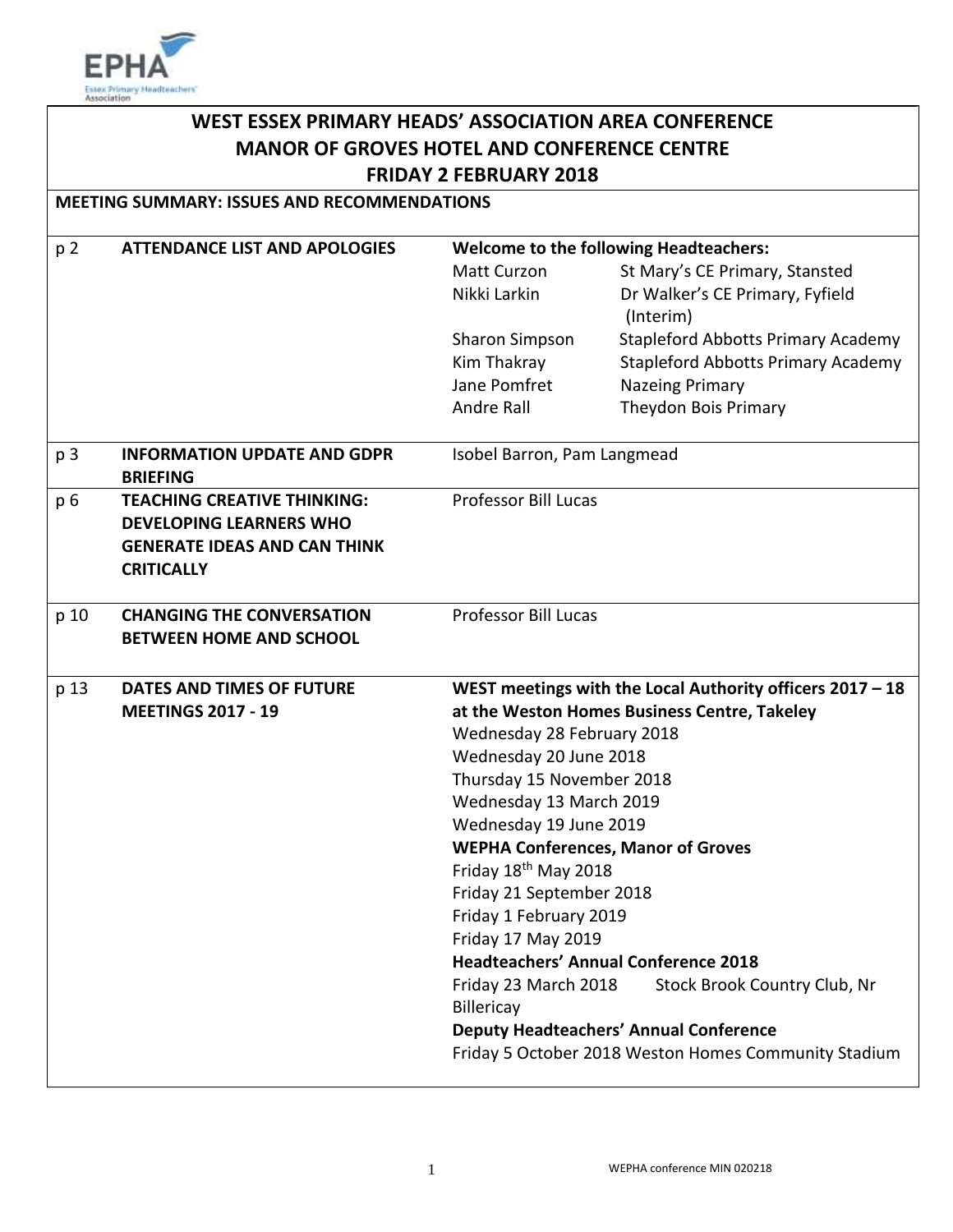

# **WEST ESSEX PRIMARY HEADS' ASSOCIATION AREA CONFERENCE FRIDAY 2 FEBRUARY 2018**

#### **Headteachers present**

Ros Allsop Clavering Primary Michelle Hughes Thaxted Primary George Athanasiou Great Sampford Primary Sarah Hurwood Epping Upland Primary Debbie Attridge Congar Primary Nikki Larkin Dr Walker's CE Primary Gina Bailey **St James CE Primary** Claire Jackman Great Easton Primary Claire Berry Birchanger CE Primary Christine Lee The Henry Moore Primary David Burles Fawbert & Barnard Primary Victoria Marrow Hatfield Heath Primary Karen Cayford St Mary's CE Primary, SW Lucy Mawson Stebbing Primary John Clements Hatfield Heath Primary Bernadette Miele Tany's Dell Primary Mandy Copper Wimbish Primary Sophie Pardalis Limes Farm Juniors Sarah Cowley The Henry Moore Primary Christine Peden Pear Tree Mead Academy Matthew Curzon St Mary's Stansted Jane Pomfret Nazeing Primary Mary Evans The Henry Moore Primary Julie Puxley Katherine Semar Infants Alan Gardiner Farnham & Rickling Federated Primaries Lawrence Garside Felsted Primary **Colin Raraty** Colin Raraty Rodings Primary Elizabeth Gelston The Downs Primary **Linda Todd** Radwinter Primary Annette Graham Katherines Primary Jonathan Tye Churchgate CE Primary Clare Griffiths **Dunmow St Mary's Primary** Emma Vincent RA Butler Academies Kim Hall **Henham & Ugley Primary** Karen Wallace Moreton Primary Mary Jo Hall St Thomas More Catholic Primary

Isobel Barron Roseacres Primary/Chair Ian Kendal St Alban's Catholic Primary Andre Rall Theydon Bois Primary

#### **In Attendance**

| Pam Langmead      | <b>EPHA Professional Officer</b> |
|-------------------|----------------------------------|
| <b>Bill Lucas</b> | <b>EPHA Professional Officer</b> |

#### **Apologies**

Julie Lorkins St Andrew's CE Primary Alison Kerrell Great Bardfield Primary

> Note: If your attendance or apologies have not been noted please contact the EPHA Professional Officer at pam@langmead.me.uk for amendment.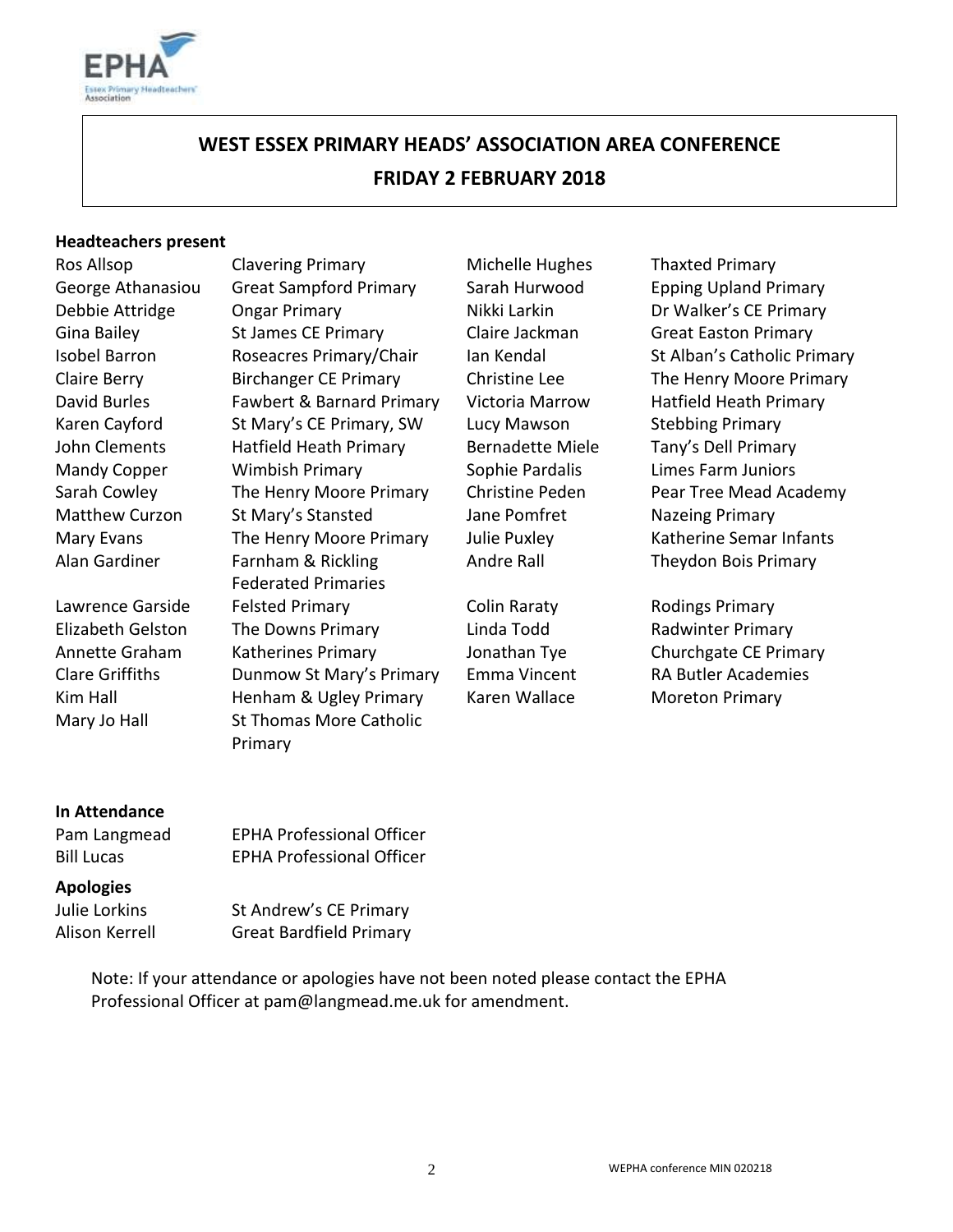

# **NOTES OF THE SPRING TERM WEPHA CONFERENCE HELD ON FRIDAY 2 FEBRUARY 2018 COMMENCING AT 9.15 AM**

#### **Action**

#### **1. EPHA UPDATE AND INFORMATION**

**i) Welcome from Isobel Barron, WEPHA Chair, to headteachers, and in particular the new headteachers (or those new in post) in the West Area.** 

| Matt Curzon           | St Mary's CE Primary, Stansted            |
|-----------------------|-------------------------------------------|
| Nikki Larkin          | Dr Walker's CE Primary, Fyfield (Interim) |
| <b>Sharon Simpson</b> | <b>Stapleford Abbotts Primary Academy</b> |
| Kim Thakray           | <b>Stapleford Abbotts Primary Academy</b> |
| Jane Pomfret          | <b>Nazeing Primary</b>                    |
| Andre Rall            | Theydon Bois Primary                      |

# **ii) Update from Pam Langmead, EPHA Professional Officer**

# **Penalty Notice Code of Conduct – updated November 2017**

The ECC Penalty Notice Code of Conduct was updated with a minor change in November, to include reference to lateness. The criteria now reads:

*Penalty notices for irregular school attendance /leave of absence Penalty notices may be issued where there has been at least 10 sessions of unauthorised absence during the previous ten school weeks. This includes unauthorised late arrivals,* 

*coded U, which count as unauthorised absence for the whole session.* 

*In addition to the above criteria, due to the importance of pupils settling into school at the commencement of the school year, penalty notices may also be issued if there have been at least 6 consecutive sessions of unauthorised leave of absence during the first two weeks of September due to a term-time holiday.*

Please ensure that you refer to the most up to date code of conduct when deciding whether or not to trigger a penalty notice and update your Attendance Policy to reflect the code of conduct.

# **iii) Keeping Children Safe in Education – consultation**

The current version of Keeping Children Safe in Education is still September 2016. The DfE has launched a consultation seeking views on revisions to *Keeping children safe in education* (KCSIE), the statutory guidance to which all schools and colleges must have regard when carrying out their duties to safeguard and promote the welfare of children. KCSIE sets out the legal duties that schools and colleges must comply with, together with good practice guidance on what schools and colleges should do in order to keep children safe.

The department is consulting on a wide variety of proposed changes to KCSIE. The aim is to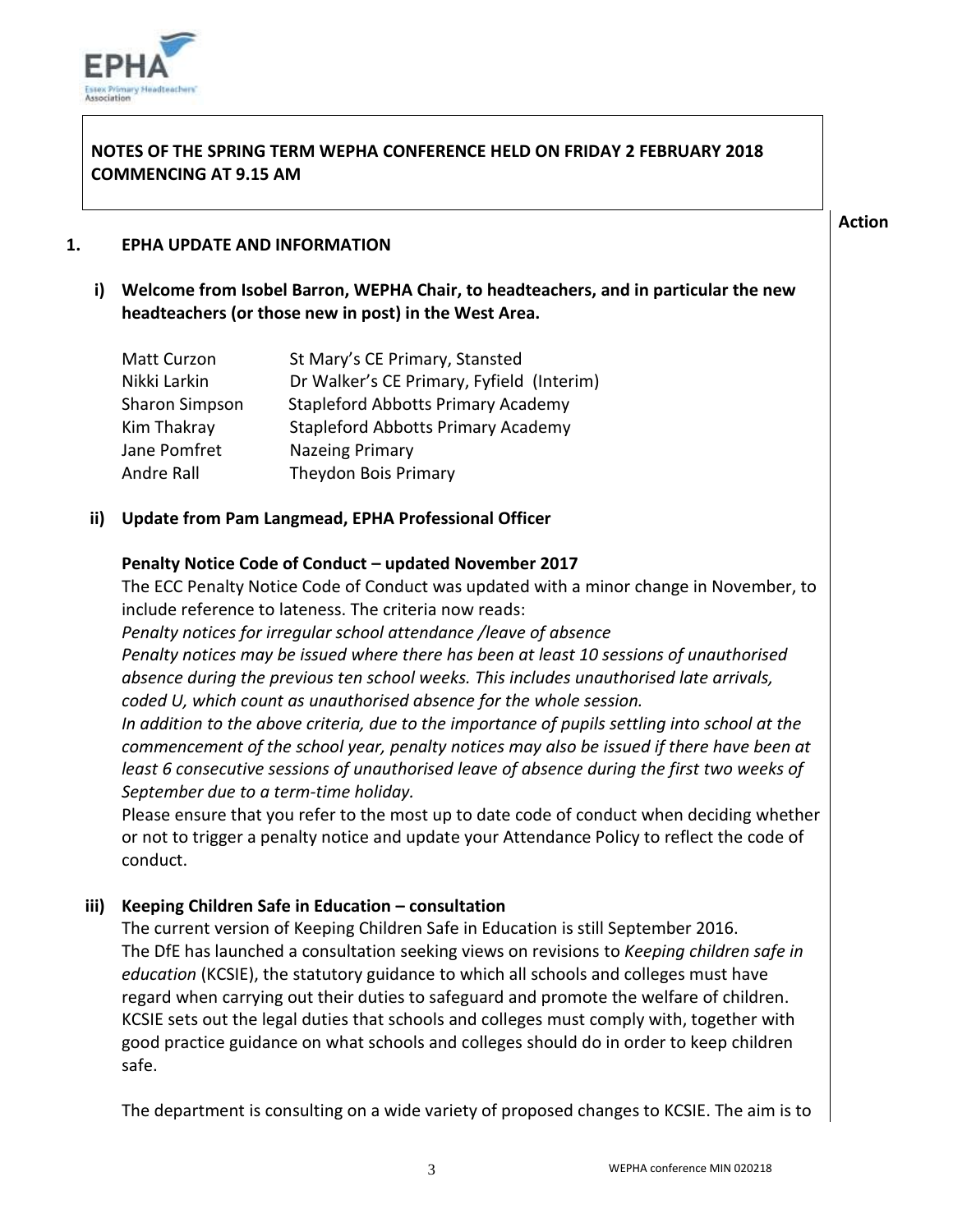

help schools and colleges to better understand what they are required to do by law and what is strongly advised they should do in order to safeguard and promote the welfare of children.

Key proposals for the new document include (as outlined in Annex H):

- ensuring that schools have more than one emergency contact number for pupils
- ensuring that safeguarding and welfare concerns are taken into account when restraint is used on children with SEND
- clarifying that when 'homestays' are arranged by schools in the UK, that parents (and others over 18) hosting children are subject to an enhanced DBS and a barred list check (and that the DBS will process these without charge).
- schools should have their own child protection policy that reflects local circumstances
- clarifying that MATs do not need to maintain separate Single Central Records for each school
- ensuring that the role of deputy DSL is included in their job description
- ensuring that in sole proprietor owned schools, the DSL can perform their duties with 'sufficient independence' from the proprietor and their family by, for example, writing into the job description that they may need to call the LADO for advice; and that such schools should consider engaging external safeguarding consultants to support them; and
- adding in new information about county lines, honour-based violence, and sexual violence and sexual harassment between children

Following this consultation, the government proposes to update and replace the current statutory guidance 'Keeping children safe in education 2016'. The government will also consider revising the advice on sexual violence and sexual harassment.

[https://www.gov.uk/government/consultations/keeping-children-safe-in-education](https://www.gov.uk/government/consultations/keeping-children-safe-in-education-proposed-revisions)[proposed-revisions](https://www.gov.uk/government/consultations/keeping-children-safe-in-education-proposed-revisions)

The consultation closes on 18 February 2018.

# **iv) Update on the Sports/PE funding grant**

A change around the potential use and accountability of the PE fund, in relation to swimming.

Schools must use the funding to make additional and sustainable improvements to the quality of PE and sport you offer.

https://www.gov.uk/guidance/pe-and-sport-premium-for-primary-schools There are 5 key indicators that schools should expect to see improvement across: the engagement of all pupils in regular physical activity - the Chief Medical Officer guidelines recommend that all children and young people aged 5 to 18 engage in at least 60 minutes of physical activity a day, of which 30 minutes should be in school the profile of PE and sport is raised across the school as a tool for whole-school improvement increased confidence, knowledge and skills of all staff in teaching PE and sport broader experience of a range of sports and activities offered to all pupils increased participation in competitive sport.

For example, you can use your funding to:

provide staff with professional development, mentoring, training and resources to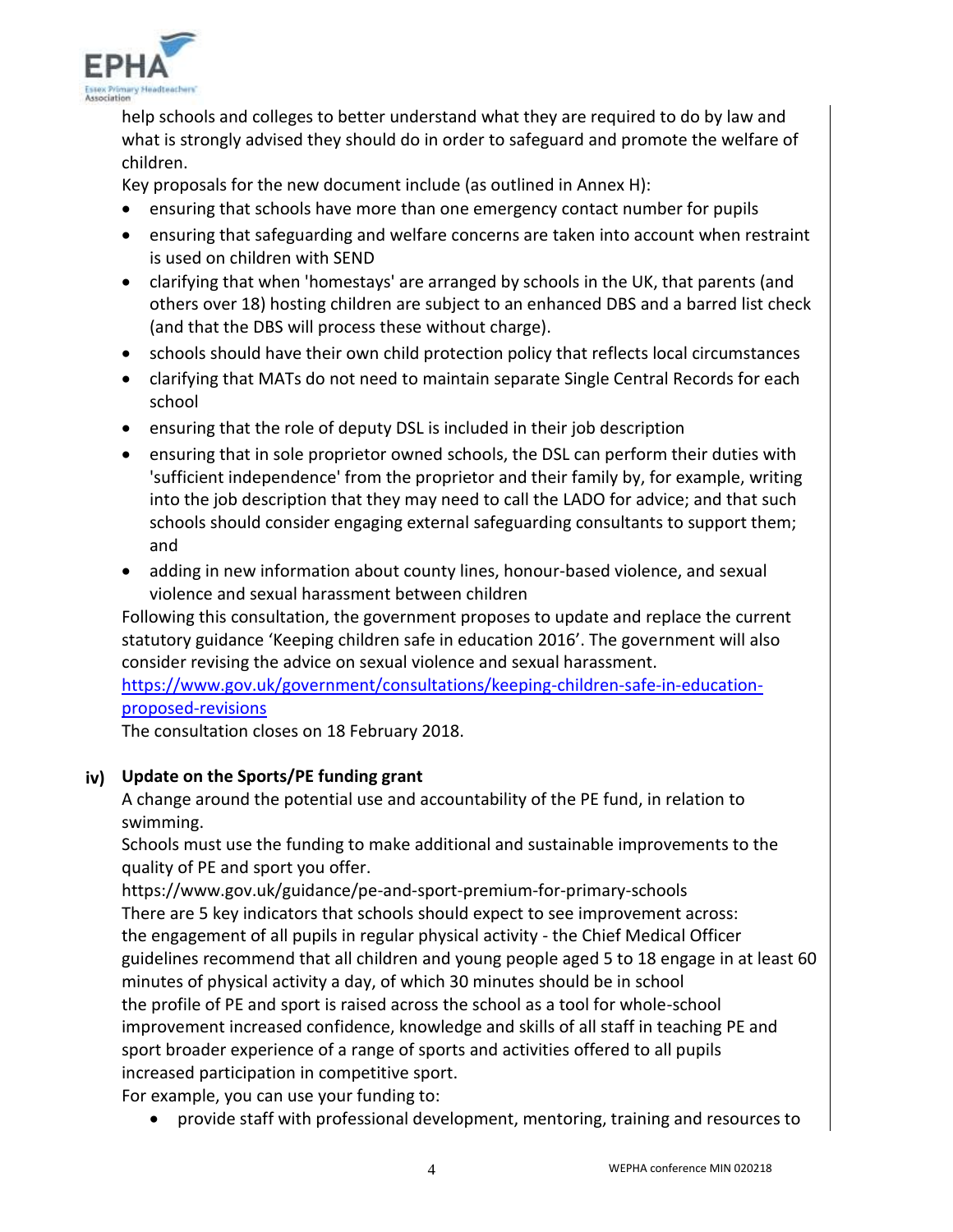

help them teach PE and sport more effectively

- hire qualified sports coaches to work with teachers to enhance or extend current opportunities
- introduce new sports, dance or other activities to encourage more pupils to take up sport and physical activities
- support and involve the least active children by providing targeted activities, and running or extending school sports and holiday clubs
- enter or run more sport competitions
- partner with other schools to run sports activities and clubs
- increase pupils' participation in the [School Games](https://www.gov.uk/government/policies/getting-more-people-playing-sport/supporting-pages/the-school-games)
- encourage pupils to take on leadership or volunteer roles that support sport and physical activity within the school
- provide additional swimming provision targeted to pupils not able to meet the swimming requirements of the national curriculum
- embed physical activity into the school day through active travel to and from school, active playgrounds and active teaching

You must publish details of how you spend your PE and sport premium funding. This must include:

- the amount of premium received
- a full breakdown of how it has been spent (or will be spent)
- the impact the school has seen on pupils' PE and sport participation and attainment
- how the improvements will be sustainable in the future

For the 2017 to 2018 academic year, there is a new condition requiring schools to publish how many pupils within their year 6 cohort are meeting the national curriculum requirement to swim competently, confidently and proficiently over a distance of at least 25 metres, use a range of strokes effectively and perform safe self-rescue in different waterbased situations.

There is a template which can be used to report the impact of PE and Sports Premium funding.

# **v) GENERAL DATA PROTECTION REGULATIONS (GDPR) UPDATE**

The group watched a new Youtube clip from the DfE about preparing for the GDPR. <https://www.youtube.com/watch?v=y09IHXv6u6M>

The video is presented by Iain Bradley, Head of the DfE Data Modernisation Division. It is intended to help schools with preparation with the GDPR, which comes into force on 25 May 2018.

He stresses that much is similar to current data protection laws, but there is a stronger focus on demonstrating compliance with the regulation, and care about how we use and process personal data.

# **Personal data ecosystem**

A term the DfE used to understand where you store personal data and how those systems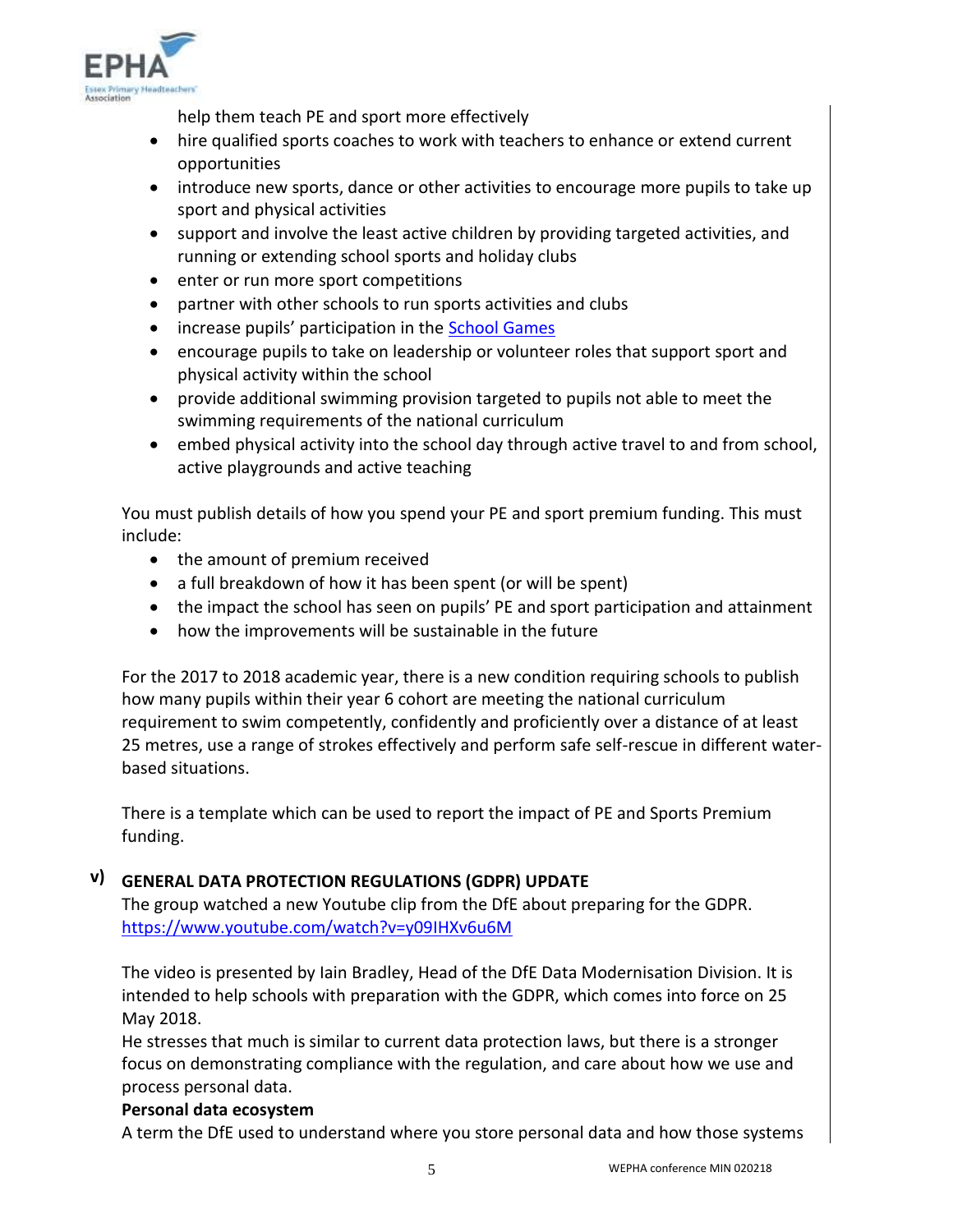

interlink.in schools

# **Data Projection Officer**

Needs to be highly knowledgeable, able to understand the school's systems and policies, promote a strong culture of data protection and training, able to carry out risk and impact assessments.

*Solutions*

- Realign responsibilities within your current team.
- Share the DPO function between a group of schools or be the DPO for each other's schools
- Contract buy in a DPO for your school or a group of schools

 Seek volunteers – but they have the same statutory responsibilities as a paid DPO. In the next DfE video:

- How do you start to communicate this to parents?
- Conditions you can rely on for processing
- Data retention periods

The Professional Officer circulated a briefing paper, written by EPHA, giving information about how to prepare for GDPR. She stressed the need to carry out an information audit, and to consider who the DPO might be.

All available on the EPHA website at [https://essexprimaryheads.co.uk/info-and](https://essexprimaryheads.co.uk/info-and-documents/data-protection/)[documents/data-protection/](https://essexprimaryheads.co.uk/info-and-documents/data-protection/)

# **vi) Statutory policy and website checklists**

The EPHA Professional Officer has produced lists of statutory/mandatory policies for maintained schools and academies, and has update the website checklists. Available on the EPHA website

<https://essexprimaryheads.co.uk/info-and-documents/model-policies/>

# **2. TEACHING CREATIVE THINKING:**

**DEVELOPING LEARNERS WHO GENERATE IDEAS AND CAN THINK CRITICALLY** Professor Bill Lucas

Professor Lucas explained that he was the son of a headteacher, who eventually caved in and became a teacher himself, teaching across primary, secondary and then university level. He now continues to work with schools as well as writing and lecturing.

The focus of much of his research on teaching creative thinking is to learn how to introduce what is important to teach, but which isn't within the national curriculum.

Three key books he referred to:

- A practical guide to Teaching Creative Thinking Bill Lucas and Ellen Spencer
- Educating Ruby Guy Claxton and Bill Lucas
- Expansive Education Bill Lucas, Guy Claxton and Ellen Spencer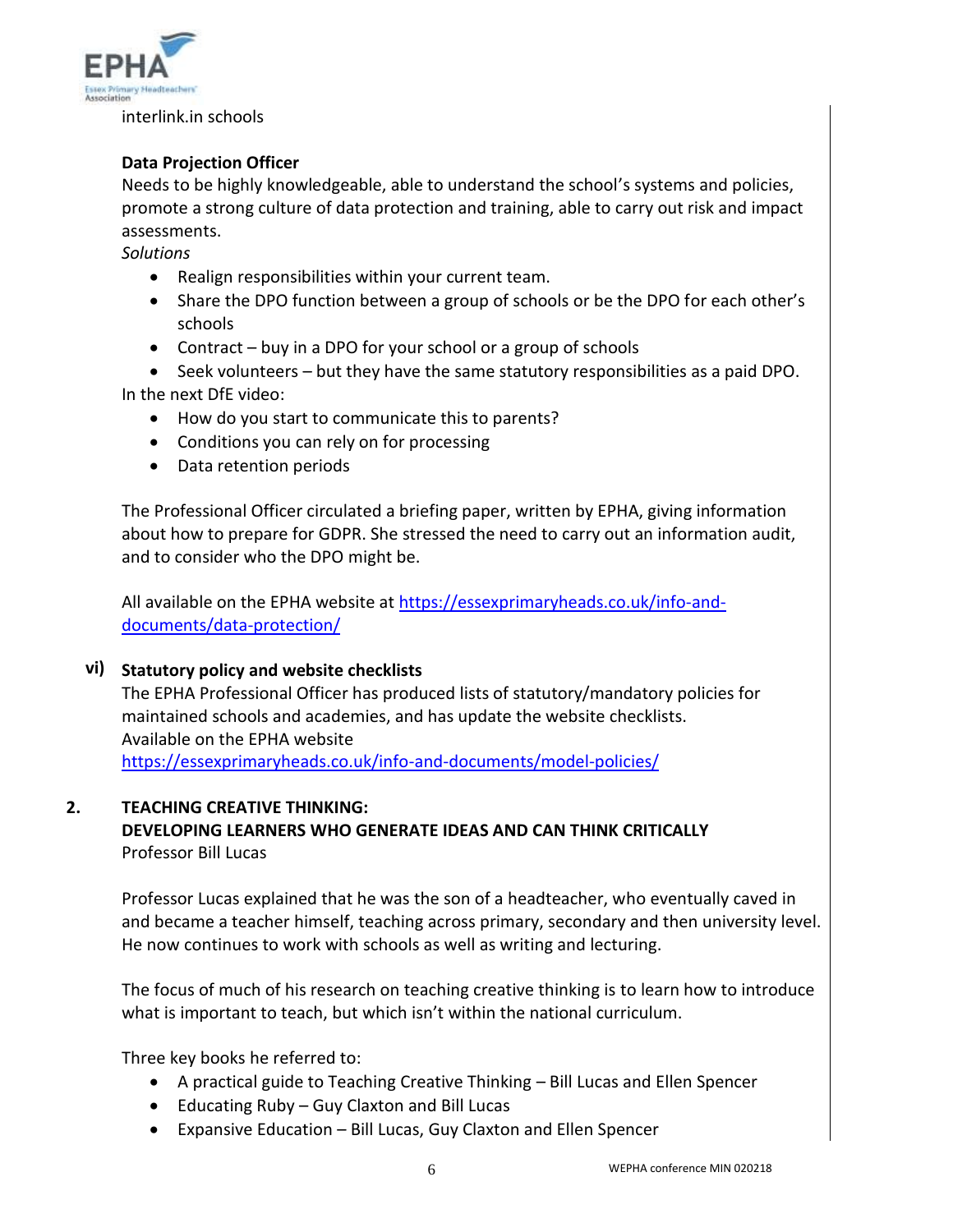



# He referred to a "five-dimensional model of creativity".

The CBI has identified twenty-first century business needs in Britain

| The system should encourage<br>young people to be | This means helping to instil<br>the following attributes |
|---------------------------------------------------|----------------------------------------------------------|
| <b>Determined</b>                                 | Grit, resilience, tenacity                               |
|                                                   | Self-control                                             |
|                                                   | <b>Curiosity</b>                                         |
| <b>Optimistic</b>                                 | <b>Enthusiasm and zest</b>                               |
|                                                   | Gratitude                                                |
|                                                   | <b>Confidence and ambition</b>                           |
|                                                   | <b>Creativity</b>                                        |
| <b>Emotionally intelligent</b>                    | <b>Humility</b>                                          |
|                                                   | <b>Respect and good manners</b>                          |
|                                                   | Sensitivity to global<br>concerns                        |

Professor Lucas referred to educational research in a number of continents and countries, including Asia-Pacific, Canada, the USA and Australia.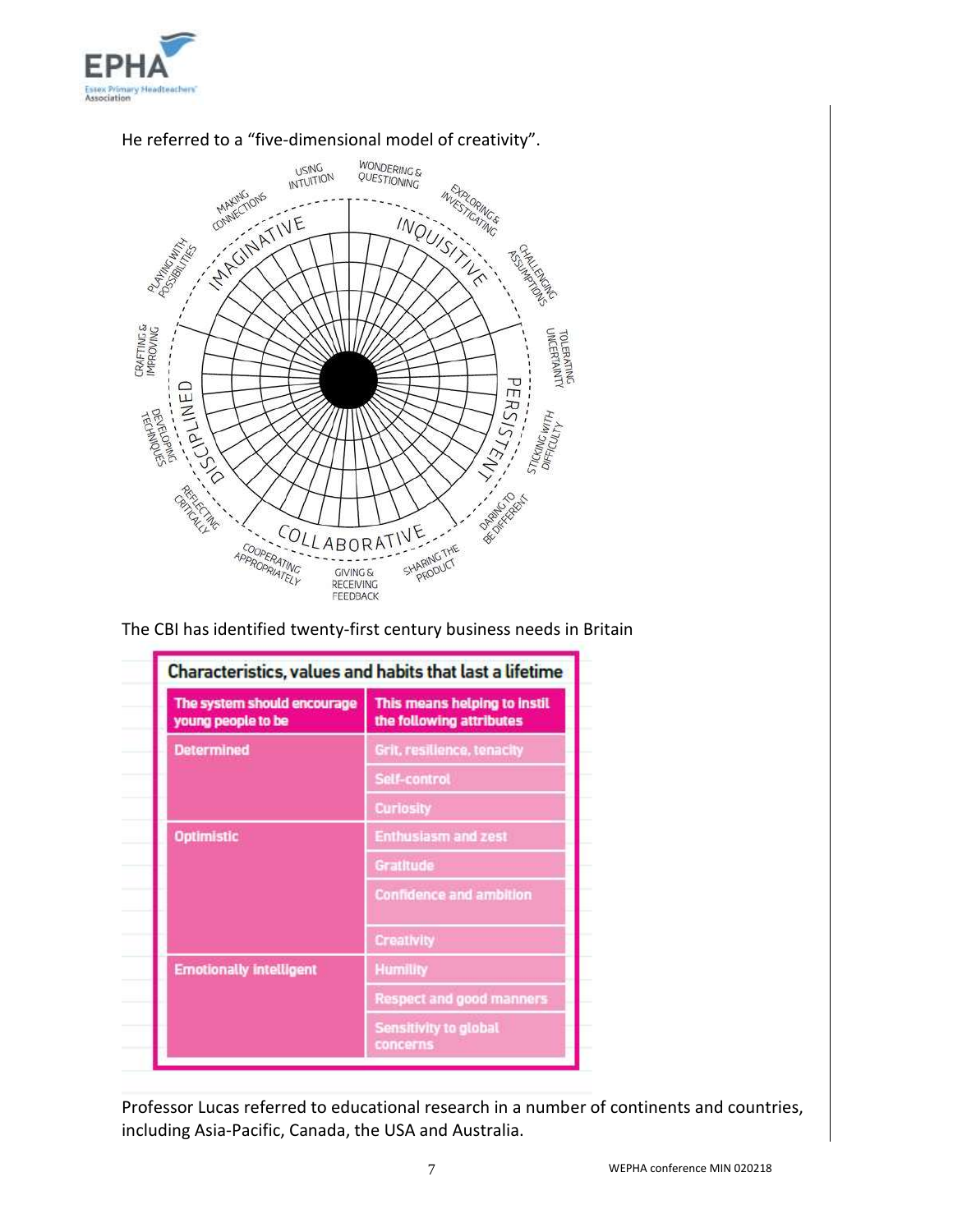

# Evidence from educational research - *The impact of non-cognitive skills on outcomes for young people*. Leslie Gutman& Ingrid Schoon (2013)

| <b>NON-COGNITIVE SKILLS</b> |                                                                                                                                                                                                                                                 |  |
|-----------------------------|-------------------------------------------------------------------------------------------------------------------------------------------------------------------------------------------------------------------------------------------------|--|
| 1.                          | Self-perception - an individual's belief about whether or not they can accomplish a task - includes self-<br>efficacy, which relates to how they feel about past performance, and expectations about performing specific<br>tasks in the future |  |
| $\mathcal{D}$               | Motivation - why individuals think and behave as they do                                                                                                                                                                                        |  |
| 3.                          | Perseverance - steadfastness on mastering a skill or completing a task lit includes engagement, ie: how<br>committed students are to academic tasks, and grit, ie: perseverance and passion for long-term goals)                                |  |
| 4.                          | Self-control - the ability to forgo short-term temptations, appetites, and impulses in order to prioritise a<br>higher pursuit                                                                                                                  |  |
| 5.                          | Metacognitive strategies - consciously focusing on thinking, selecting, monitoring and planning strategies<br>that are most conducive to learning                                                                                               |  |
| 6.                          | Social competencies - social interactions and relationships with others, including leadership and social skills                                                                                                                                 |  |
| 7.                          | Resilience and coping - resilience is adapting positively to challenges despite the presence of risk; coping<br>involves using skills when faced with specific difficulties, and this process of coping leads to resilience                     |  |
| 8.                          | Creativity - the production of novel and useful ideas                                                                                                                                                                                           |  |

The Thomas Tallis School has embedded these habits within its curriculum and practice and has a range of free online resources available on its school website.



The Talka Bakkin we have<br>by this line of the Special and Gap Games (2013). To general in the<br>set Council is future from approach two factor of futures constraint (2012).<br>Formy Planet for the Planet (2012) Publishing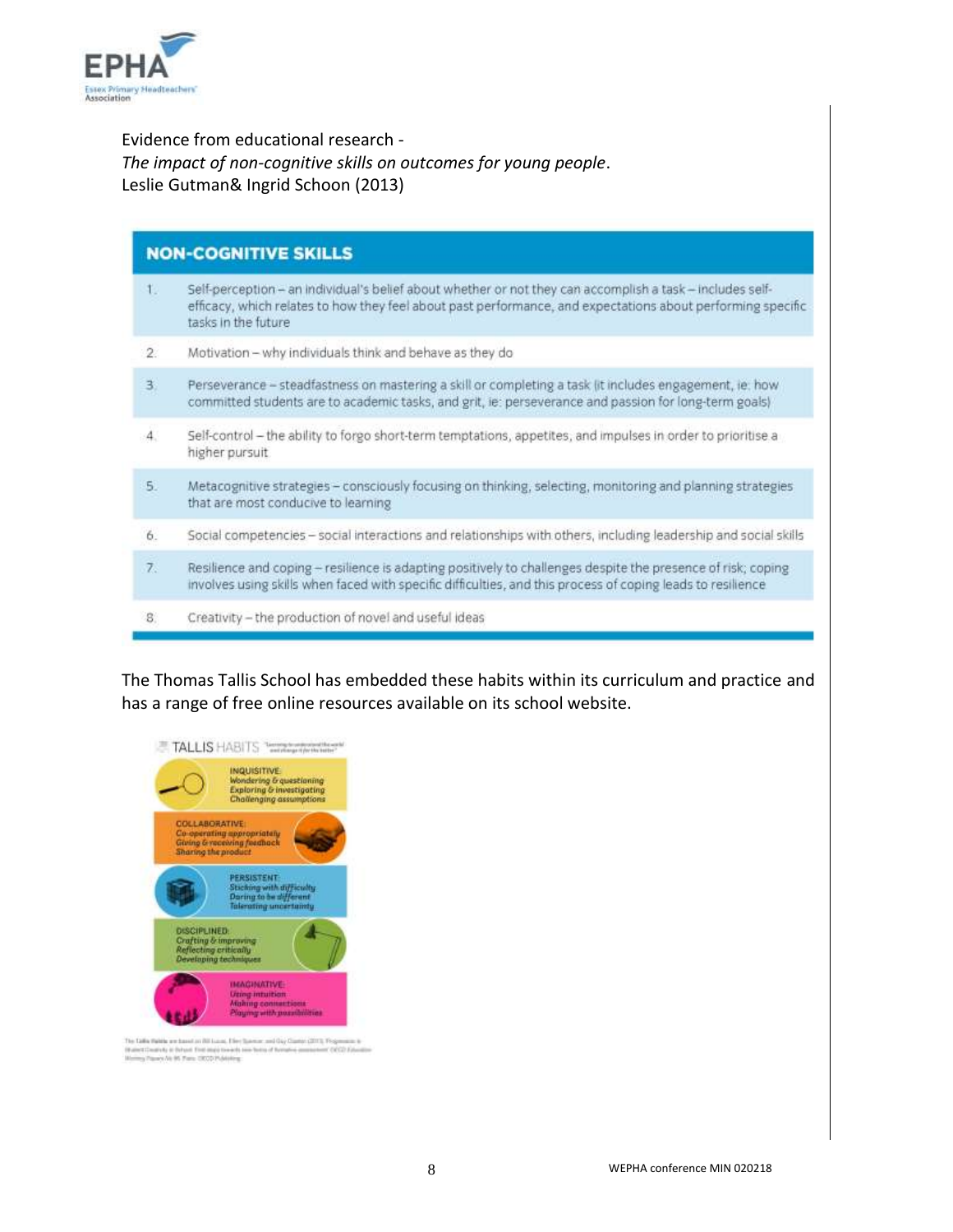

Professor Lucas has identified the 7 "C"s - Expansive capabilities

- Craftsmanship
- Confidence
- Commitment
- Curiosity
- Creativity
- Collaboration
- Communication

Professor Lucas suggested **three key approaches to teaching creative thinking:**

- 1. Split Screen Teaching this is making everything teach "and", not "or". Teaching both knowledge and capabilities.
- 2.Visible Thinking –embedding core routines

3.Signature Pedagogies - for example:

- case studies
- problem-based learning
- thinking routines
- philosophy for children
- role play
- games
- deep questions
- teacher modelling
- authentic tasks
- thinking out loud
- peer teaching
- coaching
- self-managed projects
- enquiry-led teaching

# **Four steps to embedding capability**

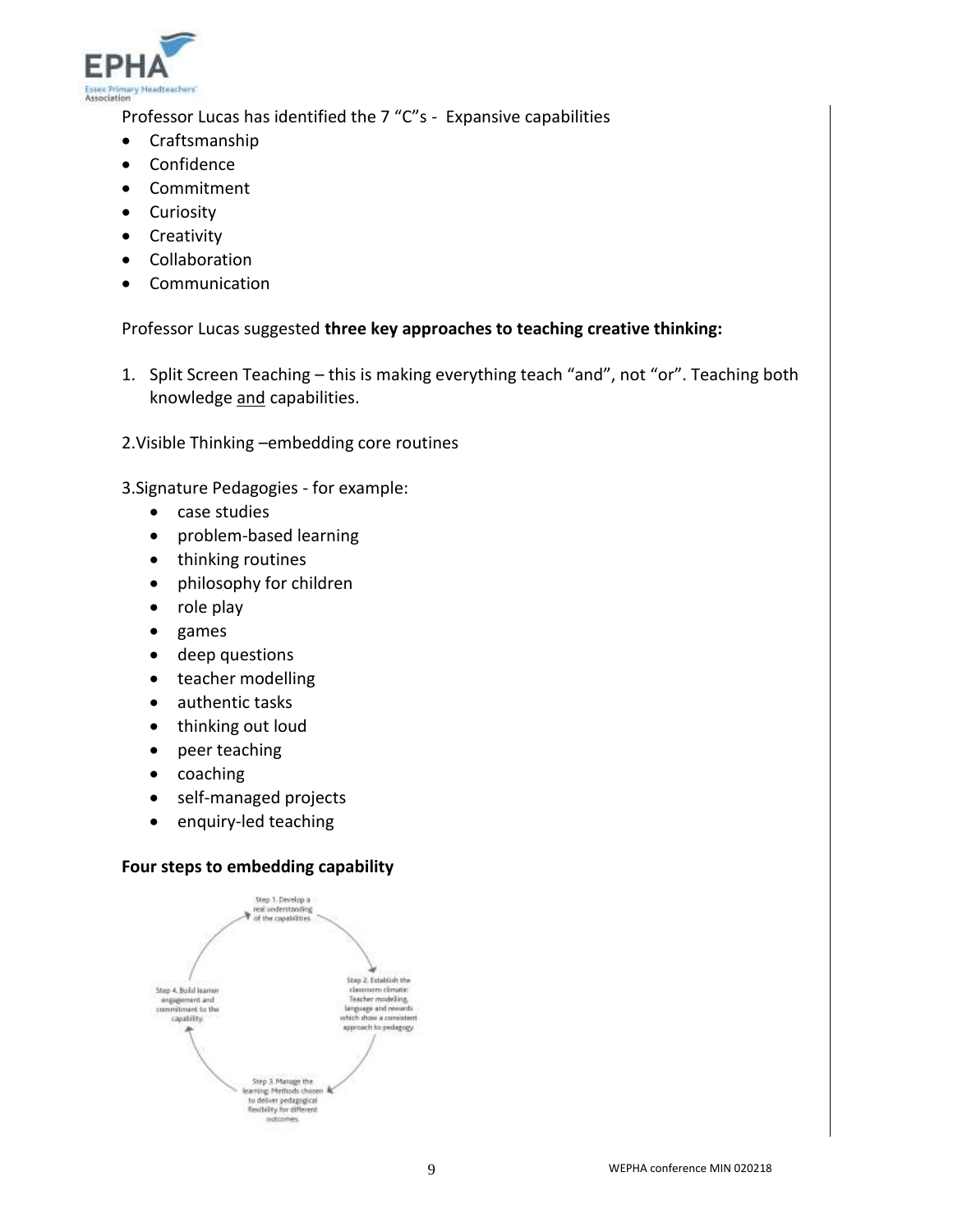

# **3. CHANGING THE CONVERSATION BETWEEN HOME AND SCHOOL**

Three key books Professor Lucas referred to:

- Educating Ruby Guy Claxton and Bill Lucas
- $\bullet$  Happy Families help your child to succeed Bill Lucas
- Help your child to succeed Bill Lucas and Alistair Smith

He also noted that Unicef and Pisa reports - Child Well-being in Rich Countries – noting that there is a negative correlation between the wealth and development of a country and the happiness of its children and young people.

Booklet – Engaging Parents, why and how Available on the EPHA website [https://essexprimaryheads.co.uk/info-and](https://essexprimaryheads.co.uk/info-and-documents/good-practice/)[documents/good-practice/](https://essexprimaryheads.co.uk/info-and-documents/good-practice/)

# **The argument**

- 1.Parenting has always been challenging
- 2.Parental engagement has always mattered
- 3.[Some schools don't really want parents involved]
- 4.We are preparing young people for different times
- 5.We now know more about how it works
- 6.We need to shift our focus onto learning for our commonly agreed futures

| 1011                                                                    | <b>WITH HEAVE</b><br><b><i><u>box of Timess</u></i></b><br>RESEARCH IMTG PRACTICE                                                                                                                                                                                                                                                                                   | <b>A MAILER SHOW</b>                                                                                                                                                                                                                                             |
|-------------------------------------------------------------------------|---------------------------------------------------------------------------------------------------------------------------------------------------------------------------------------------------------------------------------------------------------------------------------------------------------------------------------------------------------------------|------------------------------------------------------------------------------------------------------------------------------------------------------------------------------------------------------------------------------------------------------------------|
|                                                                         | The impact of<br>parent engagement<br>on learner success<br>A digest of research<br>for teachers and parents                                                                                                                                                                                                                                                        |                                                                                                                                                                                                                                                                  |
|                                                                         | Headlines.                                                                                                                                                                                                                                                                                                                                                          | <b>Definition of terrest</b>                                                                                                                                                                                                                                     |
| 34 Scrimwhere<br>behaviors 79%<br>and BSM of a<br>child's waking        | Painter and a major of thumos on a child's<br>installo in file. Holds the quirty of schools.<br>and the ratios of the chief's pool gloup-<br>mains significantly this floor that home that<br>young percent denied building of buildings than<br>characted minimal and arterieved.                                                                                  | locals' paint stagement and latest<br>ing player and the product of the product of<br>Information discussion in waterful class<br>art as hist force product ballott in by connectic top<br>assigned than children debt or more one.<br>an amount.                |
| frouts are spent.<br>buttate school                                     | Ada situated wait the sumprisond lifest paperws.<br>hase as initialistic plan in the population of<br>likest continues. These new other sit a shallofs<br>first taxe her will fulfill the factal world at<br>whocaston is encountered. And white extenuties<br>stery, statement will be the car. 75% and 185% of<br>A 1992) warring fronts are spaced custoder than | No Francis (Allyhor) The Jacob Gamero<br>intakement this elited this substance<br>In taped a tricke as Mari anticamente<br>seas of air to paramist seaming in the<br>Form that "painty treatesties" wholl or<br>influent accumulation with serviced gainscream   |
| 31 Raient                                                               | <b>Schluck Hamman</b><br>Partici impigement in the debottomic                                                                                                                                                                                                                                                                                                       | economics). To be proper screen lines.<br>parent executing and to collect only.<br>I drughed perigenced panel has an interest in party.<br>as hard and drawings exercises.                                                                                       |
| ergagement in<br>the intucational<br>development -<br>of their chicken. | ideoptigmaket of their children improves<br>attainment more than any other single factor.<br>Preventy List: Artic Must child most Se having<br>regular sext mostrargital conversation with<br>Buns, by sating viert ataketive for from one<br>by dominatesting their Jeel Joseph and<br>yuggerit til faurning at home and at school.                                | To "learner tuesma" aut trout that it set.<br>Told himle as Frameworths, Institute And<br>In public dealership care und lottest faster.<br>chromat frough from the Mc art<br>ALC ALCOHOMISTS ON THE BANKATARY.<br>In character scientistics, instantially those. |
| <b>ITERUVES</b><br>attainment                                           | laRrik sejawa'a dinasi a class sata berday<br>liatweste loyals of polosit prajagament and<br>lowin of student activationed), it loop ent yet<br>advocatory Antonico mas fly why terrain since:                                                                                                                                                                      | thank runs and of futures which dol-<br>economist with laters should be<br>learned These are solded cut below to time.<br><b>Select</b>                                                                                                                          |
|                                                                         | of Zenett or school-installation equipment wide.<br>basic. As you there is no himeliters of panels.<br>inpatient.                                                                                                                                                                                                                                                   | Family list mind street we all three<br>ensence benefit at her last ship makes<br>at and fram formulas agencinas in Havi-                                                                                                                                        |
|                                                                         | But Reiling attacks t to these quantumy is<br>in major paintity for national educational<br>thetas/terrority globally and trust fee high sin<br>that that of any subset exercising the challents for<br>handered transactive boomers.                                                                                                                               | <b>Culture</b><br>The API dealers in the control control<br>when the resulteed structure relationship through<br><b>Service</b>                                                                                                                                  |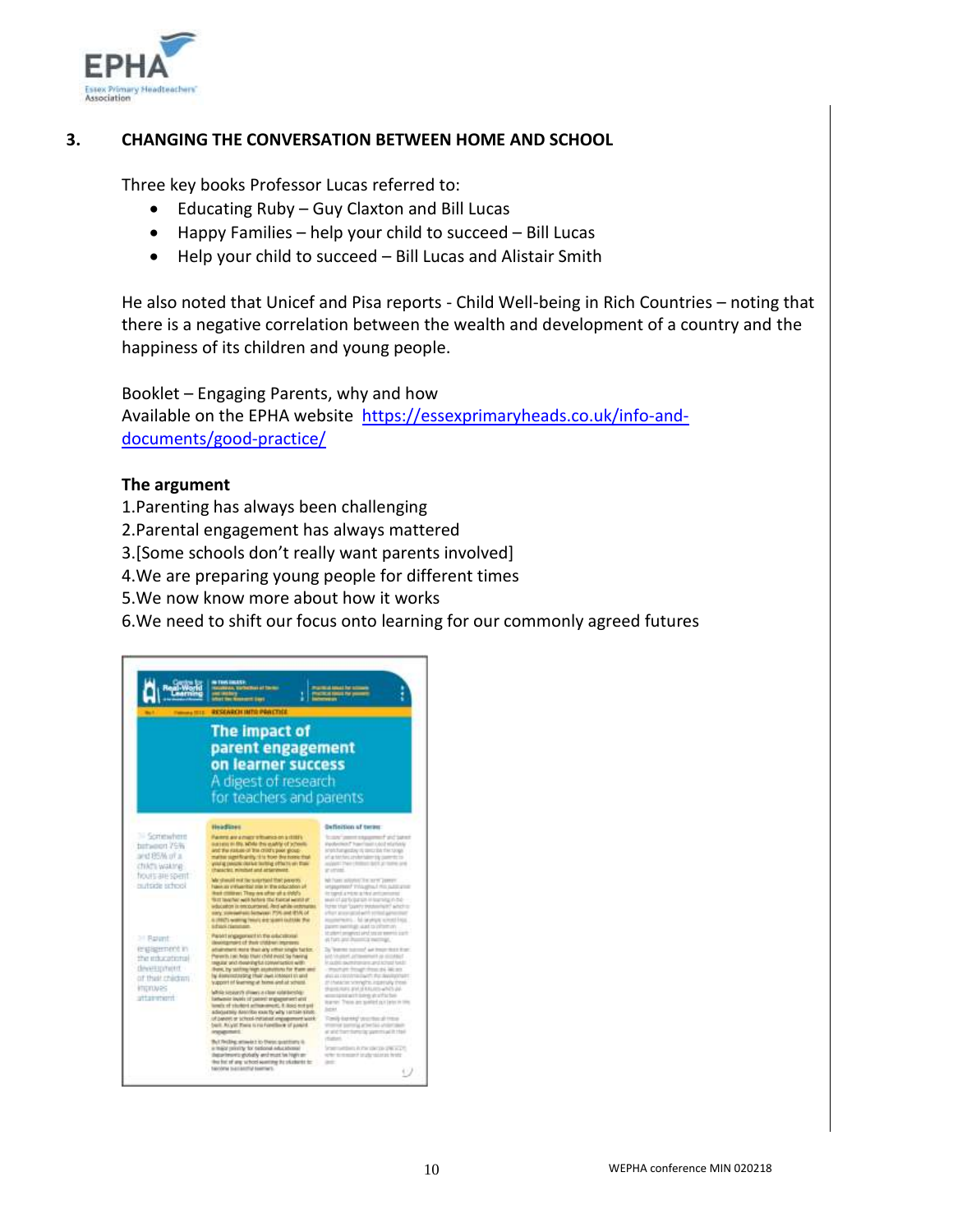

# **When parents engage in their children's learning it**

- helps to raise their achievement
- develops their social attributes
- helps shape how they think of themselves as learners.

# **Three aspects of character are especially important:**

- Self-regulation
- Empathy
- Mindset

# **Review of Best Practice in Parental Engagement 2011**

Janet Goodall and John Vorhaus

The Executive Summary states:

Parental engagement has a large and positive impact on children's learning. This was the single most important finding from a recent and authoritative review of the evidence: Parental involvement in the form of 'at-home good parenting' has a significant positive effect on children's achievement and adjustment even after all other factors shaping attainment have been taken out of the equation. In the primary age range the impact caused by different levels of parental involvement is much bigger than differences associated with variations in the quality of schools. The scale of the impact is evident across all social classes and all ethnic groups.

(Desforges 2003).

It is, therefore, a priority to identify interventions that are effective in supporting parental involvement, particularly those parents who are either not significantly involved in their children's education or who are not involved at all. That is the purpose of the review.

# *Summary of evidence*

1. Integrated whole-school approaches work best, with needs analysis, priority-setting, ongoing monitoring and public awareness raising

2. Effective leadership of parental engagement 'is essential to the success of programme and strategies'.

3. Staff lack confidence and knowledge and will need training.

4. Parental Engagement with children's learning works best 'when parents receive clear, specific and targeted information from schools.'

- 5. ICT can help in a number of ways
- 6. Extensive evidence on benefits to children's literacy and also numeracy
- 7. Also evidence relating to other learning related outcomes e.g. motivation

# **Joyce Epstein's Six Types of Parental Engagement**

*Parenting* Helping all families to have the basic home conditions in place including active parenting strategies and chance to understand more about how children learn.

*Communicating* Designing effective home-to-school and school-to-home communication methods which engage all parents regularly.

*Volunteering* Recruiting volunteer parents to help around school, in classes and in extra-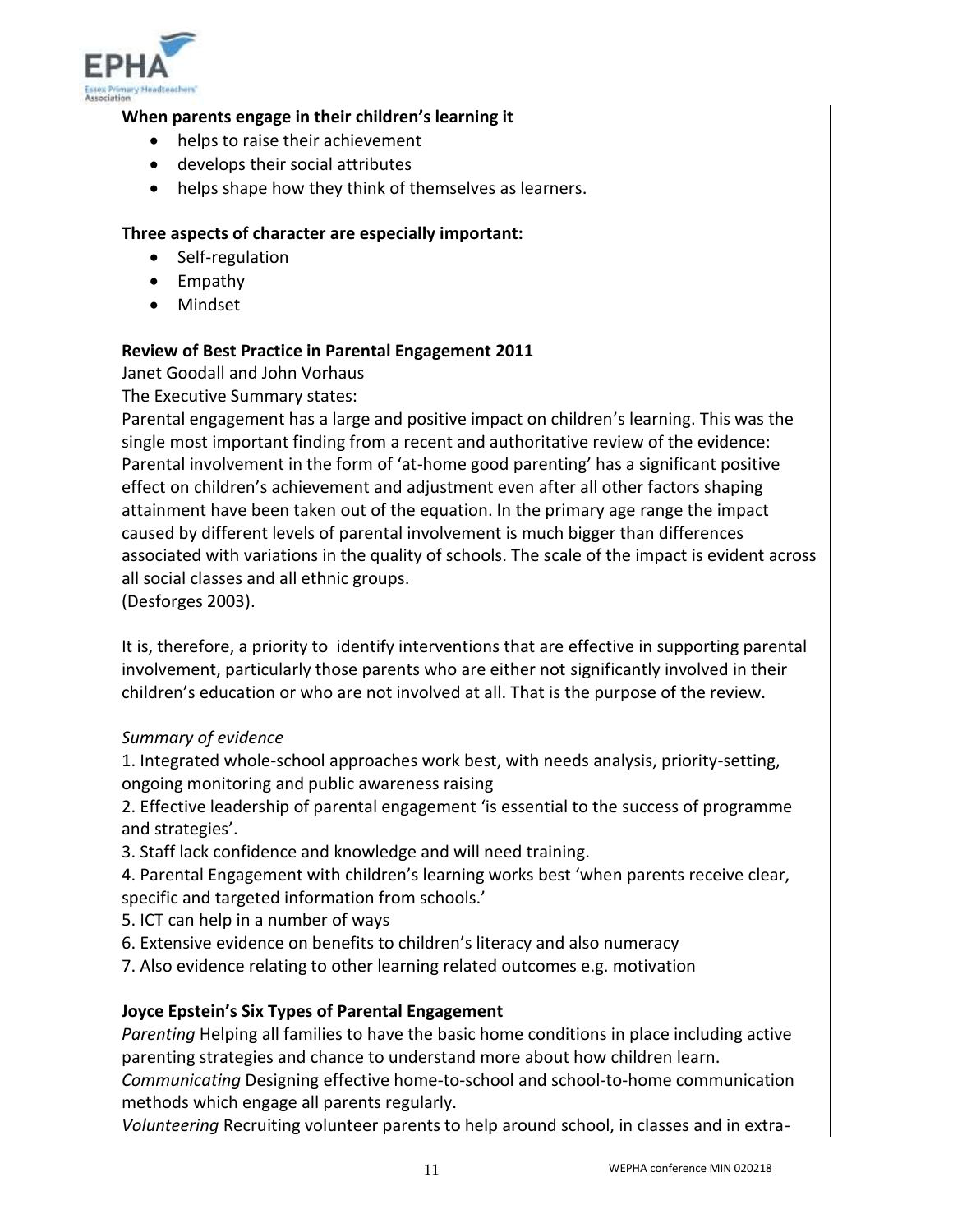

curricular activities.

*Learning at home* Providing good information to enable all parents to create family learning activities and to understand how best they can help.

*Influencing decision-making* Including parents in decision-making activities to build a sense of ownership.

*Collaborating with community* Finding and using resources from the wider parent community to enrich school life.

| Achievement | % variance attributed to |           |  |
|-------------|--------------------------|-----------|--|
|             | parenting                | schooling |  |
| Age 7       | 29%                      | .5%       |  |
| Age 11      | 27%                      | 21%       |  |
| Age 16      | 14%                      | 51%       |  |

It is what parents do 'at home' that has the greatest impact on children's achievement.

# **What kind of talk?**

- 1.Listening with attention
- 2.Talking that acknowledges feelings
- 3.Talk that tries to solve problems
- 4.More questions than answers
- 5.Praise that is descriptive

# **6 key areas where parents can help**

*Expectations -* Setting high and consistent standards *Routines -* Establishing good learning habits *Opportunity to learn -* Proactively looking for ways of extending and intriguing *Support -* Showing interest, certain kinds of praising and teaching social skills *Culture* - Creating a warm, cooperative and positive environment *Role modelling -*Demonstrating the habits of mind of successful learners

# **MarvellousMe**

MarvellousMe is a **whole school parental engagement and praise system** that get parents engaged by giving them positive feedback on their children's activities and achievements at school. This in turn inspires better family conversations about school and greater home learning support. Parents will be happier, children do better, and teachers save time and get better results.

- Most teachers use MarvellousMe in plenary sessions, 2-3 days a week, and for a total time of less than 5 minutes!
- The average level of parent engagement across all schools using MarvellousMe is over **85%**. This includes schools with hard-to-reach parents.